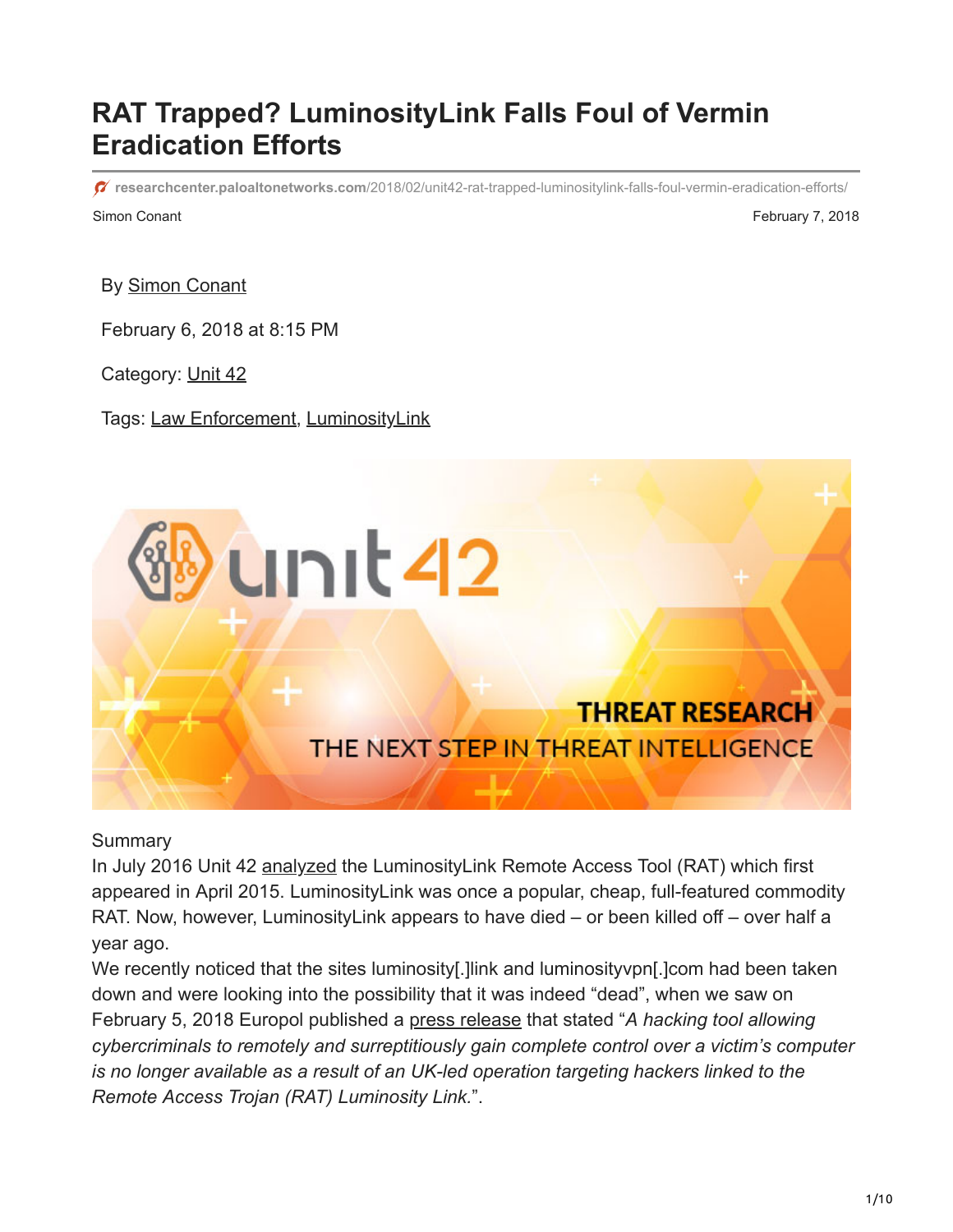In this blog we look at how LuminosityLink indeed appears to have died, go into some details on LuminosityLink's prevalence, and discuss LuminosityLink's capabilities and how they belie claims sometimes made that it was a legitimate tool.

Up until July 2017, the LuminosityLink RAT software was sold at the website luminosity[.]link (Figure 1).

| Stable and Reliable Remote Administration                                                                                                                                                                                       | □ support@luminosity.link                                                                                                                                                                                                                                                                                                                                                                                        |
|---------------------------------------------------------------------------------------------------------------------------------------------------------------------------------------------------------------------------------|------------------------------------------------------------------------------------------------------------------------------------------------------------------------------------------------------------------------------------------------------------------------------------------------------------------------------------------------------------------------------------------------------------------|
| & LuminosityLink                                                                                                                                                                                                                | <b><i>I</i></b> Buy Nov<br>Home<br><b>D</b> Features<br><b>6</b> Pictures<br>? Help                                                                                                                                                                                                                                                                                                                              |
| Surveillance, Security and<br>Administration<br>LuminosityLink has hundreds of features to meet your<br>needs                                                                                                                   | Effective Reliable                                                                                                                                                                                                                                                                                                                                                                                               |
| Astounding Security<br>∥<br>⊕<br>Luminosity doubles as an anti-malware solution<br>with a built-in heuristic based malware remover.<br>The Client Manager allows you to view and<br>remove processes, startup entries and more. | Powerful Surveillance<br>Innovative Management<br>Monitor your clients fast and effectively.<br>File Manager, Task Manager, Window Manager,<br>Luminosity features Desktop, Webcam, and<br>Registry Editor, Startup Manager, Connection<br>Microphone control. The Client Grid allows you<br>Viewer and more. Luminosity allows for full<br>to view thumbnails of your clients.<br>management of your computers. |
| $\bullet$<br><b>Beats</b>                                                                                                                                                                                                       | Connect. Control. Administrate.<br>Luminosity offers a wide variety of innovative features to make your life as a<br>system administrator easier!<br>Remote Administration done right! Manage and control your<br>computers with ease.                                                                                                                                                                           |
|                                                                                                                                                                                                                                 | Affordable Pricing - Instant License Delivery<br>Packed with Innovative Features and Support                                                                                                                                                                                                                                                                                                                     |
|                                                                                                                                                                                                                                 | →<br><b>View Features</b>                                                                                                                                                                                                                                                                                                                                                                                        |

*Figure 1 - luminosity[.]link website*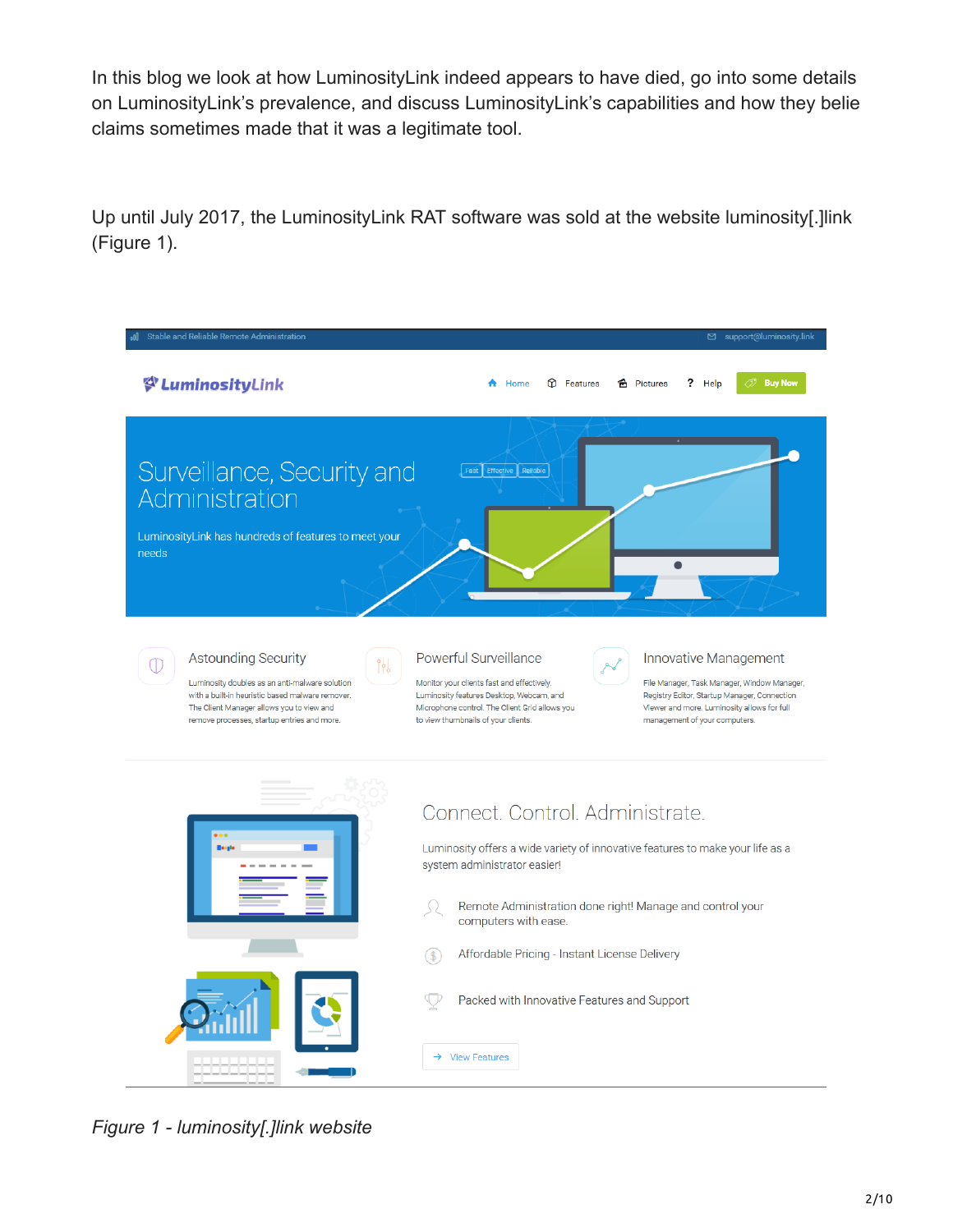Customers complained that their licensing systems were no longer working (Figure 2).

| 07-18-2017, 01:16 PM                                                   |
|------------------------------------------------------------------------|
| SO MANY EMAILS TO KFC VIA PM AND NO RESPONSE.                          |
| SUPPORT FOR LL NO LONGER WORKS. ALL EMAILS BOUNCES BACK.               |
| PLS CAN YOU FIX MY LL, I CANNOT LOGIN. TALKS ABOUT CANNOT FIND SERVER. |

*Figure 2 - Customers noticing licensing down*

The author of LuminosityLink, "KFC Watermelon", was indeed keeping a low profile – closing his forum thread selling the software (Figure 3).



*Figure 3 - KFC Watermelon MIA*

As shown in Figures 4 and 5, although unrelated to LuminosityLink, the arrest of the author of the Nanocore RAT earlier in 2017 fueled speculation on forums that the LuminosityLink author had also been arrested and may have handed over his customer list.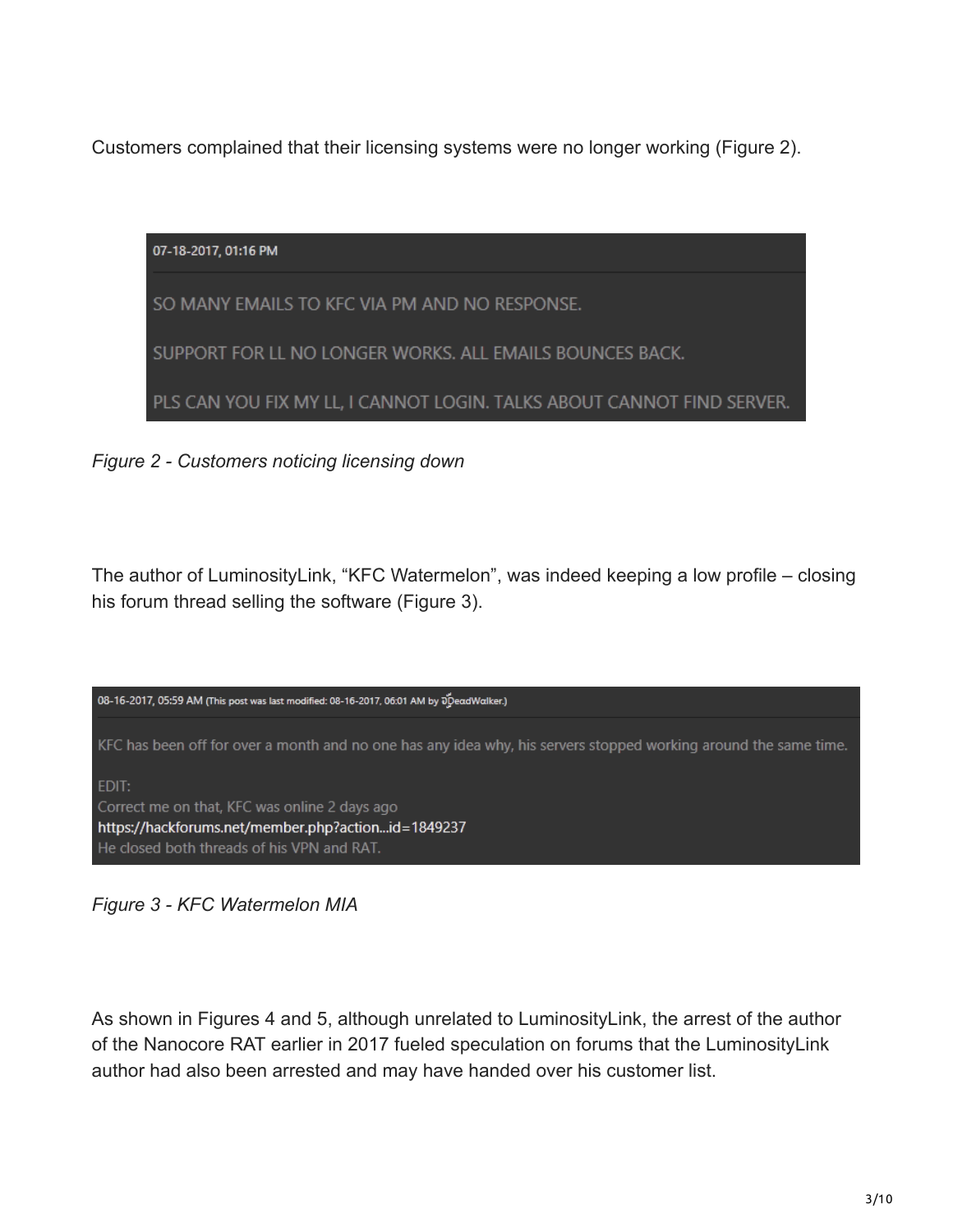

| 08-20-2017, 09:28 PM                                                                                                                                                                                                                             | #1 |
|--------------------------------------------------------------------------------------------------------------------------------------------------------------------------------------------------------------------------------------------------|----|
| The owner of luminosity link has being arrested he is going to have court next week he is not allowed to use any electronics, Most likely anyone who<br>bought the product on rocketr or selly your ip will be logged and be verified by the fbi |    |
| idk where else to post this sorry                                                                                                                                                                                                                |    |

*Figure 5 - Arrest*

However, even though sales and licensing of LuminosityLink have ceased, despite the rumors, there has been no report of an arrest in the case of the LuminosityLink author to date.

Interestingly, the Europol press release seems to focus upon the *users* of LuminosityLink, and noticeably omits any mention of the author. Our own investigation into the LuminosityLink author suggests that the individual behind LuminosityLink RAT (and previously Plasma RAT) lives in Kentucky. In light of the fact that "KFC" originally stood for "[Kentucky Fried Chicken"](https://en.wikipedia.org/wiki/KFC), the "KFC" in "KFC Watermelon" may have a deeper significance and not be a random handle.

Prevalence of LuminosityLink

Our oldest sample of this malware dates to mid-April 2015, very shortly after the domain luminosity[.]link was registered. In the just-over two years that this RAT was sold, Palo Alto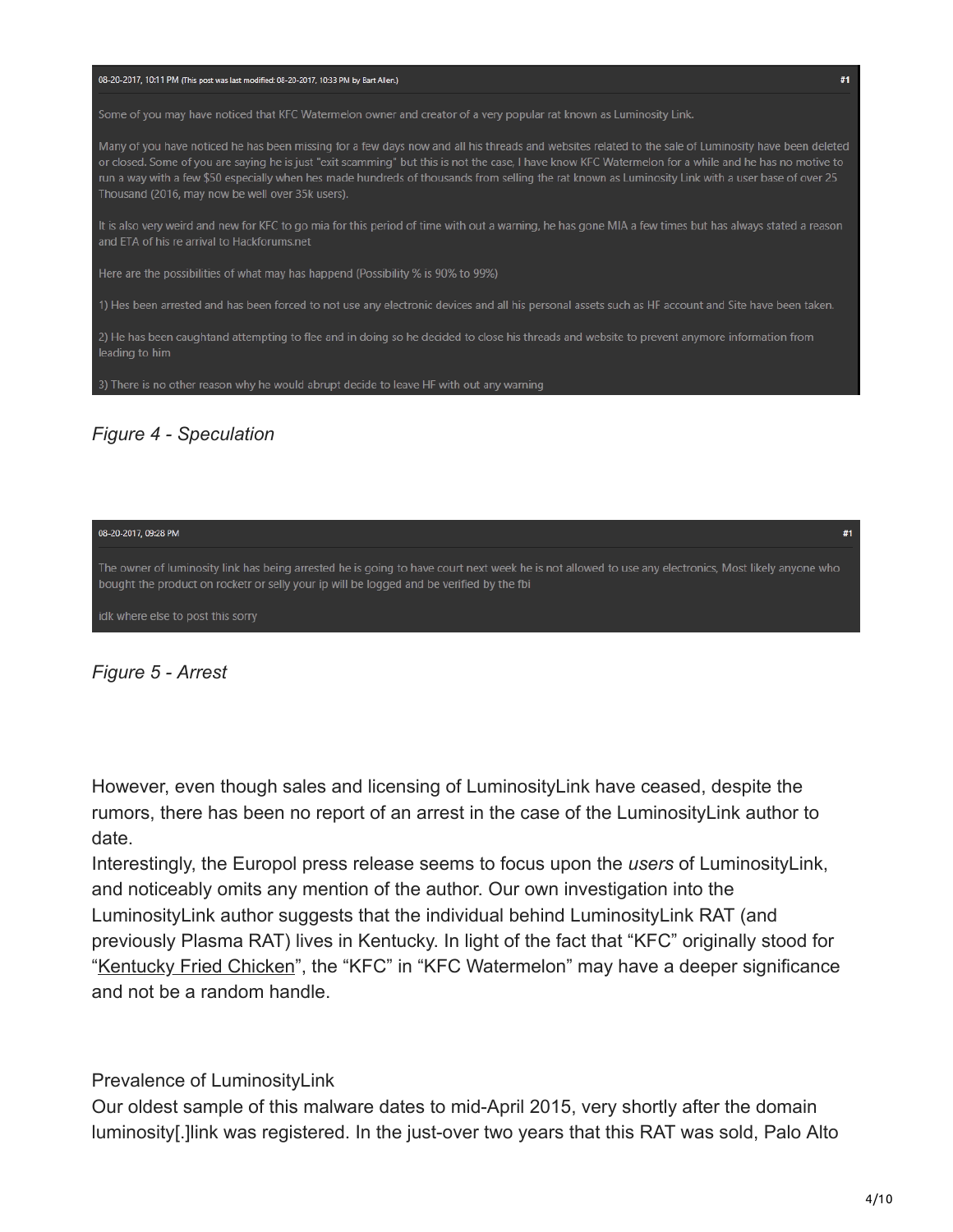Networks collected over 43,000 unique LuminosityLink samples through various methods. In total, Palo Alto Networks observed over 72,000 submissions to Wildfire (Figure 6), of over 6000 unique samples, by almost 2500 Palo Alto Networks customers. The most prolific of these individual samples were observed in over 2000 attacks each.



*Figure 6 - LuminosityLink Attack Observations*

LuminosityLink Command and Control (C2) servers contact the author's licensing server to verify their legitimacy. We note a sharp drop after July 2017, with the licensing server down, though samples continue to be observed. Although we note a couple of noticeable spikes, [the observation of new LuminosityLink samples is on a steady decline. Based on other](https://krebsonsecurity.com/2011/06/software-cracks-a-great-way-to-infect-your-pc/) examples, we believe the continued presence LuminosityLink in the wild, even though it's no longer under development, may be due to cracked versions of it being in use.

### Malware, or legitimate tool?

Customers of these services, users on underground forums, have expressed concern that arrests of RAT authors might lead law enforcement to their own doors (we see similar sentiments echoed by the customers of DDoS "booter" / "stresser" services). RAT authors and customers alike claim that RATs represent legitimate "administration tools" – despite the fact that the support thread itself is in under "Hacks, Exploits, and Various Discussions » Hacking Tools and Programs", on a hacking forum (Figure 7).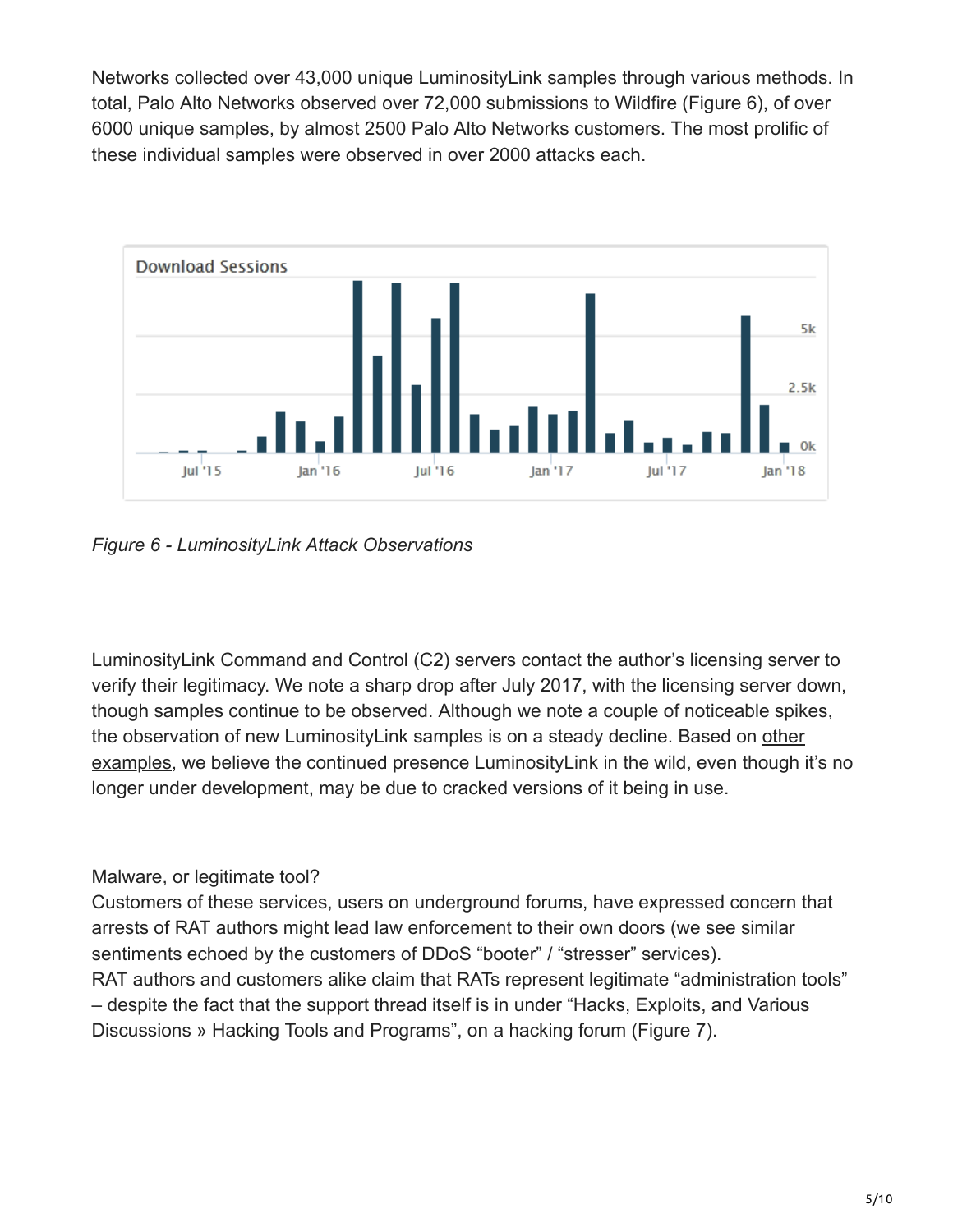they are selling the product in a forum called "hackforums" in a section called "Hacking Tools and Programs ", well it is expected to be use for

PS: i do not support the use for malicious purposes, i'm just sayng what is obvius

#### *Figure 7 - What is obvious*

Further undermining these claims, the help forum on the luminosity[.]link site included an article (Figure 8) about "*support regarding a third-party product (VPN, Crypter, etc)*" – suggesting that the use of such detection avoidance techniques was in the front of the mind of the author.

"KFC Watermelon" even states as much on forums "*I do cater to crypter coders now and are in contact with numerous developers to ensure Luminosity works great while crypted. 1.3.1 is further proof of this."*.

#### I need support regarding a third party product (VPN, Crypter, etc)

#### **Solution**

For third party products (Crypters, VPNs, etc) it is best to contact the seller of the product directly for support. This website is designed for LuminosityLink support, and therefore support agents will be unable to assist you with third party products.

Thank you for your understanding.

Was this article helpful? yes / no

#### **Article details**

Article ID: 2

Category: Knowledgebase

Date added: 2015-10-04 22:49:44

Views: 904

Rating (Votes): - $(40)$ 

*Figure 8 - luminosity[.]link support article*

Even more to the point, LuminosityLink boasted feature sets such as "*Surveillance: Remote Desktop, Remote Webcam, Remote Microphone", "Smart Keylogger: Records all Keystrokes, Specify Websites and Programs to Record Separately, Keylogger Viewer, Organized and easy-to-use, Search Keylogs Easily*". These all heavily suggest a purpose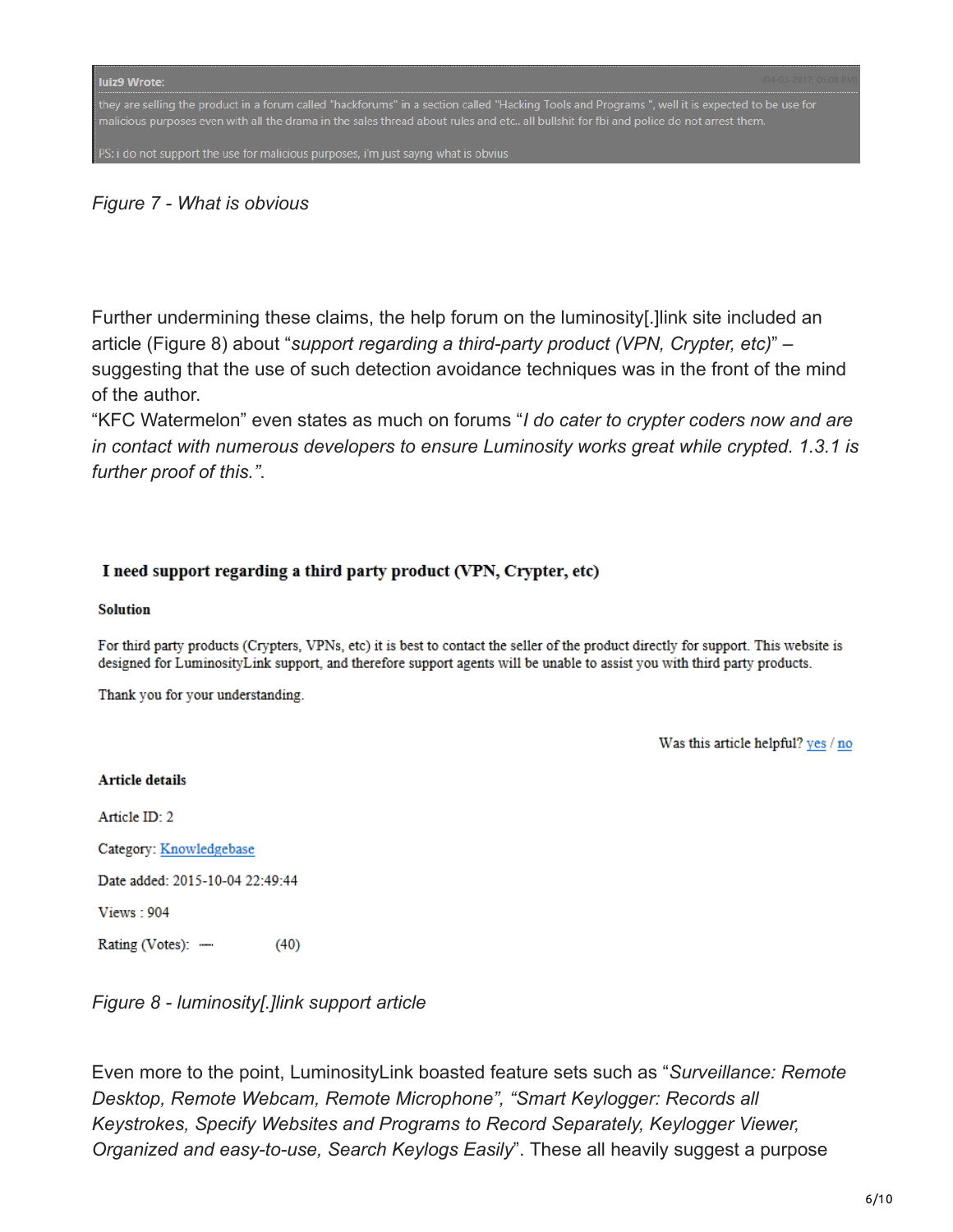other than legitimate remote administration. And other features would seem to have no legitimate purpose at all: "*Crypto Currency Miner: Supports Scrypt, SHA256 and More, Custom Miner Support (For Alt Coins), Set amount of CPU to use, Supports CPU and GPU Mining, Proxy Support, Update mining config at anytime*" (Figure 9).

| LuminosityLink Workstation   Clients Online: 1<br>□<br>× |                                                          |                                                           |                                                                    |                           |                        |                |
|----------------------------------------------------------|----------------------------------------------------------|-----------------------------------------------------------|--------------------------------------------------------------------|---------------------------|------------------------|----------------|
| <b>LUMINOSITYLINK</b>                                    | Anti-Malware<br>Client Info                              | Website Visit<br>File Guard                               | Crypto Miner                                                       |                           |                        |                |
| Machine List                                             | About Crypto Currency Mine<br>LuminosityLink enables you | (3) LuminosityLink - Miner Setup                          |                                                                    | ×                         |                        |                |
| <b>DATA MANAGEMENT</b>                                   | You must specify your own r                              | Luminosity : Miner Configuration Setup                    |                                                                    |                           |                        |                |
| <b>O</b> Downloads                                       | <b>Miner Settings</b>                                    | Miner Type:                                               | Mining Pool:                                                       |                           |                        |                |
|                                                          | Miner File Download:                                     | Scrypt (LTC, OMC, DOGE, etc)                              | stratum+tcp://scrypt.yourpool.com:3333<br>$\overline{\phantom{a}}$ |                           | e                      | $\circledcirc$ |
| Saved Data                                               | Miner File ID:                                           | Mining Style                                              | Proxy (Advanced Users)                                             |                           | $\odot$                |                |
| <b>COMMAND &amp; CONTROL</b>                             | Miner Parameter:                                         | © CPU Mining (Most Stable)                                | ◯ SOCKS4 ◯ HTTP<br>SOCKS5                                          | Q7L:x -t CPUTHR           | E                      |                |
| <b>O</b> Networking                                      | Amount of CPU Threads to                                 | ○ GPU Mining (Higher Rate)                                | Proxy Server:<br>yourserver.net:1337                               |                           |                        |                |
| $\rightarrow$<br><b>Q</b> Computing                      | O All CPU Threads (100%                                  | Enable Proxy Support                                      |                                                                    | U)                        |                        |                |
| On-Join                                                  | $\bm{\circ}$<br>Start/Update Miner                       | Authentication                                            | Read me                                                            | <b>Setup Miner Config</b> |                        |                |
|                                                          |                                                          | Username:                                                 | Always test your configuration before clicking                     |                           |                        |                |
| Client Grid                                              |                                                          | vouruser.1<br>Start/Update Miner.                         |                                                                    |                           |                        |                |
| <b>WORKSTATION MANAGEMENT</b>                            |                                                          | Password:<br>pass123                                      |                                                                    |                           |                        |                |
| <b>Q</b> Client Builder                                  |                                                          |                                                           | View the Luminosity Support Thread                                 |                           |                        |                |
| <b>Q</b> Settings                                        |                                                          |                                                           | Save Miner Configuration                                           |                           |                        |                |
|                                                          |                                                          |                                                           |                                                                    |                           |                        |                |
|                                                          |                                                          | Encrypt Miner Executable (Use a custom miner executable): |                                                                    |                           |                        |                |
|                                                          | Select A File                                            |                                                           | Q                                                                  | <b>Browse</b>             | <b>B</b> Encrypt Miner |                |
|                                                          |                                                          |                                                           |                                                                    |                           |                        |                |

*Figure 9 - Coin Miner*

It's also hard to imagine a legitimate-use scenario for launching a DDoS attack (Figure 10):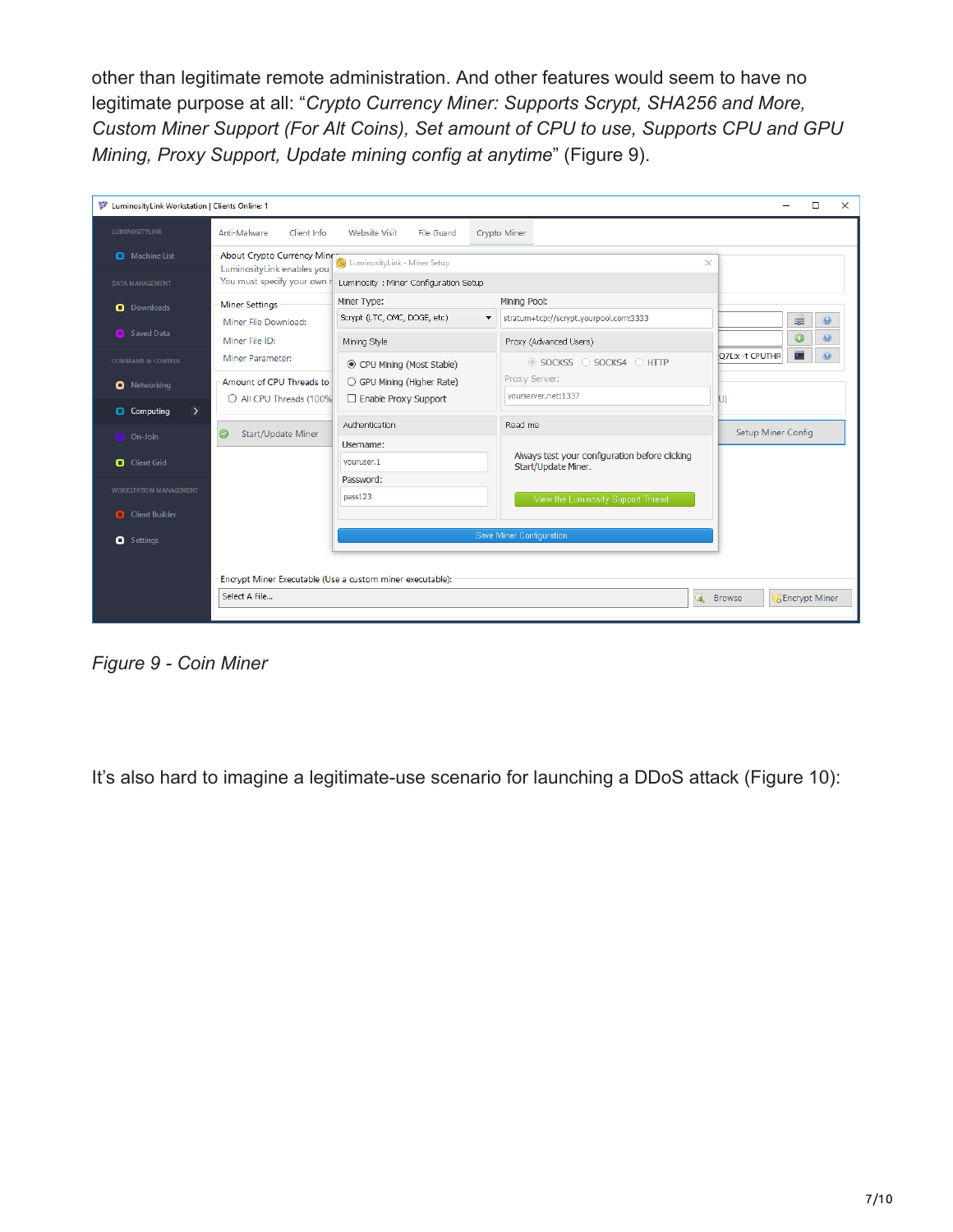| $\mathbb{\mathsf{X}}$                          | Luminosity: DDoS Manager                                        |  |  |
|------------------------------------------------|-----------------------------------------------------------------|--|--|
| <b>Attack Method</b>                           | <b>Attack Parameters</b>                                        |  |  |
| Layer 4:<br>$\odot$ UDP                        | 127.0.0.1<br>80<br>Target:<br>Port:                             |  |  |
| Condis<br>Ω                                    | $\bf{0}$<br>300<br>Threads: $ 2$<br>Time (Seconds):<br>Clients: |  |  |
| Layer 7:<br><b>HTTP GET</b>                    | <b>Attack Details</b>                                           |  |  |
| <b>HTTP POST</b>                               | Description: Standard UDP Flood                                 |  |  |
| Slowloris<br><b>ARME</b>                       | Use: Home Connections, any typical Server/IP                    |  |  |
| <b>BW Flood</b>                                | Info: Only put in IP in target.                                 |  |  |
| Launch Attack on 127.0.0.1:80 for 300 seconds. |                                                                 |  |  |

*Figure 10 - DDoS feature*

Per "KFC Watermelon" himself "*I also re-coded the DDoS modules in 1.0.0.1 and made the Layer 7 attacks more effective.".*

Another forum was quite accurately prophetic about the risks the author of LuminosityLink was taking in April 2017, about three months before the site was parked (Figure 11).



*Figure 11 – Forum Comment on Risks LuminosityLink Author Was Taking*

### **Conclusion**

Based on our analysis and the recent Europol announcement, it does seem though that LuminosityLink is indeed dead, and we await news of what has indeed happened to the author of this malware. In support of this, we have seen LuminosityLink prevalence drop significantly and we believe any remaining observable instances are likely due to cracked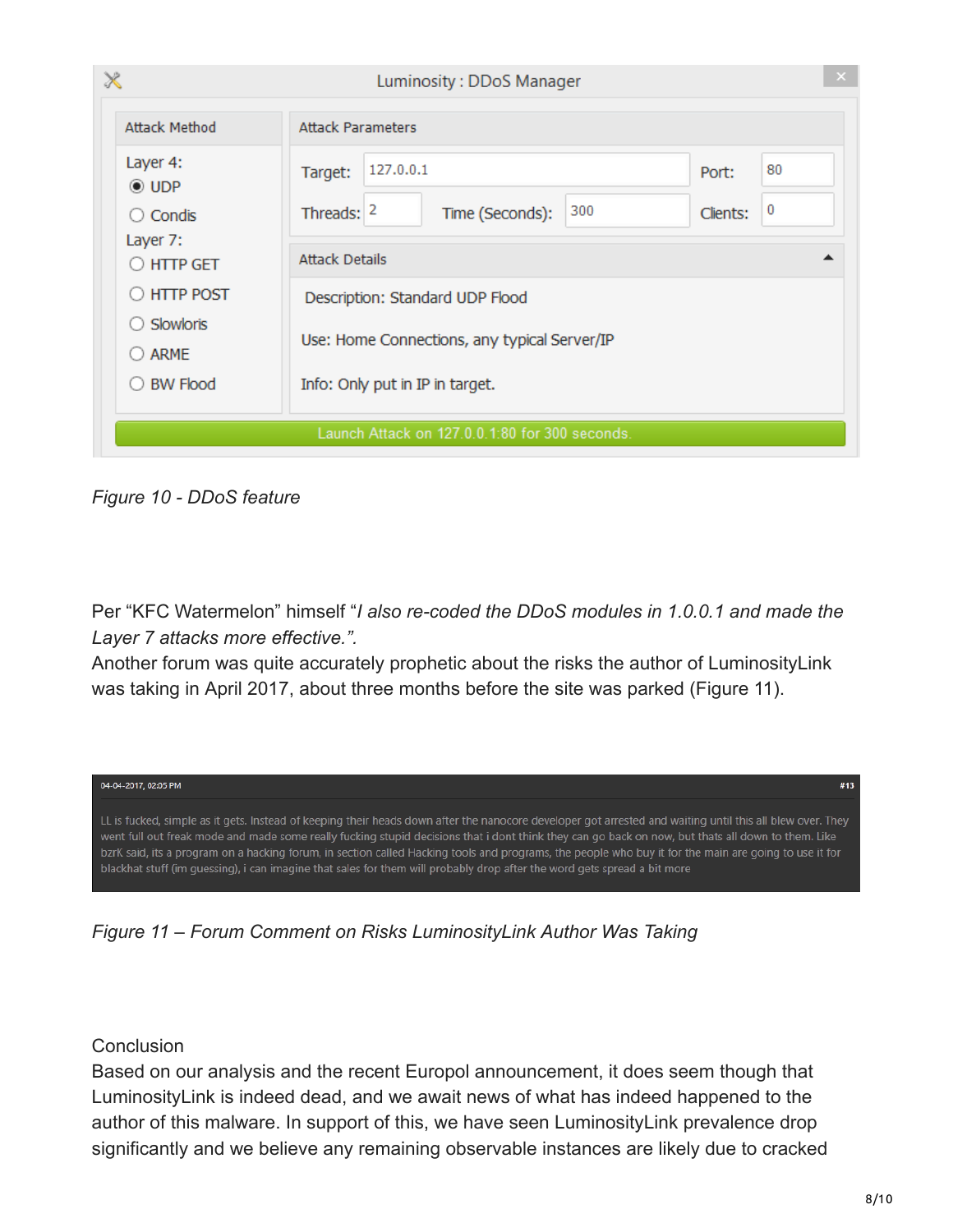versions.

Finally, a review of most recent feature sets and capabilities for LuminosityLink show that even if some of its capabilities could be put to legitimate purposes, taken as a whole, the preponderance of questionable or outright illegitimate features discredit any claims to legitimacy.

### Coverage

Palo Alto Networks customers are protected from this threat in the following ways:

- 1. WildFire accurately identifies LuminosityLink RAT samples as malicious.
- 2. Traps prevents this threat on endpoints, based upon WildFire prevention.

AutoFocus users can view LuminosityLink RAT samples using the "[LuminosityLinkRAT](https://autofocus.paloaltonetworks.com/#/tag/Unit42.LuminosityLinkRAT)" tag. IOCs can be found in the appendices of this report.

| 07b4b11940baa619c0c6ec91b1a73715f4a1ece29ad85287b7db97718a60aea5 | 2260 |
|------------------------------------------------------------------|------|
| efdf2238c091f4ff3fa9b2eea8cfa5c9edad70434fc81cba5a81d2b3fe188276 | 2142 |
| 73f7967d53fe124a028311db97b2b1c0a53acffe269c37d20e31f2a4a068ab28 | 1769 |
| 45657413799e9481eff4c83bf183b9343b3f7ed1ecde6724b1a7d2c2c6e4839c | 1260 |
| df5a90d5dac6c3a4286230e0b0d4835ec936b11bbacf6b031b25ff6545ed153e | 1007 |
| 8785ef18b75605bd659a346ec890b4888749c6015b729cd3363fd8289e55faf3 | 959  |
| f3aacd6a47fd6655408507446ff53b946108f29e2a3dc0bb2f496b8e36927ce7 | 890  |
| add98a6912601551634239a6867ea10136fd6cf770cd25eecde576a3853738d8 | 823  |
| c4eee35f0e51a04a7daca1431c4926d02720590ce62200c8362bacc66eb574b1 | 764  |
| 53d817e8a824488a622cf653c9d48164c3d741aa19f2e2d89a713005f81109ef | 751  |
| a3dd71e5bd2d9edad31252d3d6049b5ffb1d6bd11fe6215f9d2c8cf093ba8ab7 | 749  |
| 82151d68ae5ec5e00e81998785371ff694b37bfe6093fe3bd8c9932ed21651c7 | 731  |
| 68a599d2658096ff9c529c5aeb9644119c47e1c744b07323a3df8a8e5e94c4da | 725  |
| 1f79ac7f0201584d6ea7d6b0c96d2285572ed4a191e765a20f5ccae6ebb2f34d | 718  |
| 50349613c6fbac2b344f5b7753a165620be112a674763153a6de497df43589af | 712  |
| 79a6a3c5ae196a1874234f5870fc8c6d07059c85cb1fca73d21c8eb51c0d41b1 | 680  |

## **Appendix I – Top 20 samples**